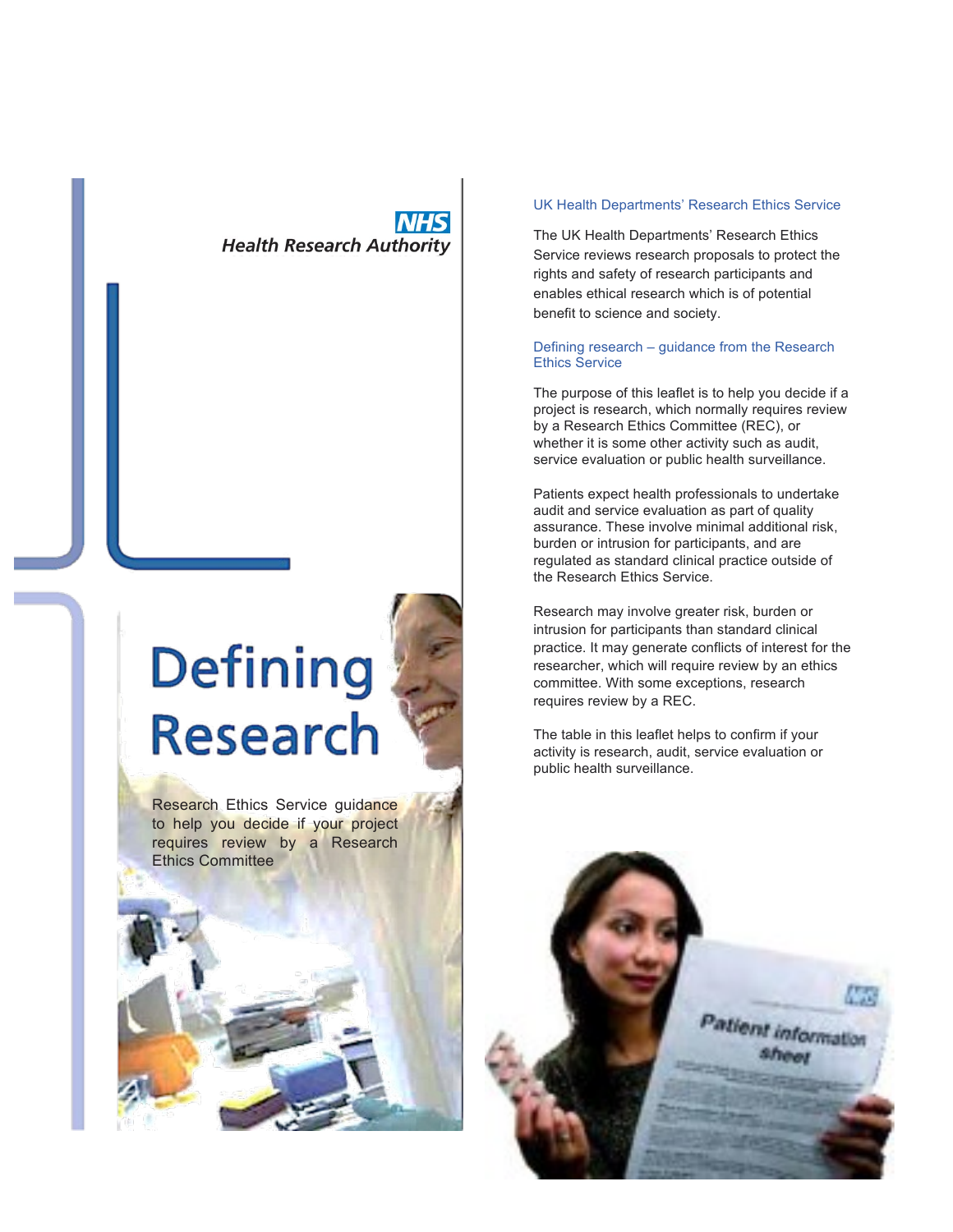# When is an NHS REC review required?

Review by an NHS REC is required for research within the scope of the UK Health Departments' Governance Arrangements for Research Ethics Committees available at

www.gov.uk/government/publications/health-researchethics-committees-governance-arrangements

In addition, some legislation, such as the Clinical Trials Regulations, Human Tissue Act and Mental Capacity Act, requires ethical approval from an appropriately recognised REC whether or not the research takes place within the NHS.

Guidance on whether research requires ethical review under either the law or the policy of the UK Health Departments' can be found on the HRA website at http://www.hra.nhs.uk/resources/beforeyou-apply/is-nhs-rec-review-required/

If your project will be taking place within the NHS, your local research and development (R&D) office will be able to advise on whether the project is research and requires management within the Research Governance Framework for Health and Social Care. They will also confirm if ethical review by a REC is required, and advise on local governance procedures for other types of project such as audit or service evaluation.

If you remain uncertain after reading this leaflet, you should approach your R&D office for advice in the first instance. If further clarification is then required, the R&D office can obtain this from the chair of a REC or the HRA Queries Line. hra.queries@nhs.net



# Key discriminants are:

# 1. Intent

The primary aim of research is to derive generalizable new knowledge, whereas the aim of audit and service evaluation projects is to measure standards of care. Research is to find out what you should be doing; audit is to find out if you are doing planned activity and assesses whether it is working.

Some projects may have more than one intent, in which case a judgement will need to be made on the primary aim of the project.

# 2. Treatment/service

Neither audit nor service evaluation uses an intervention without a firm basis of support in the clinical or health community.

#### 3. Allocation

Neither audit nor service evaluation allocate treatment or service by protocol. It is a joint decision by the clinician and patient.

# 4. Randomisation

If randomisation is used, it is research.

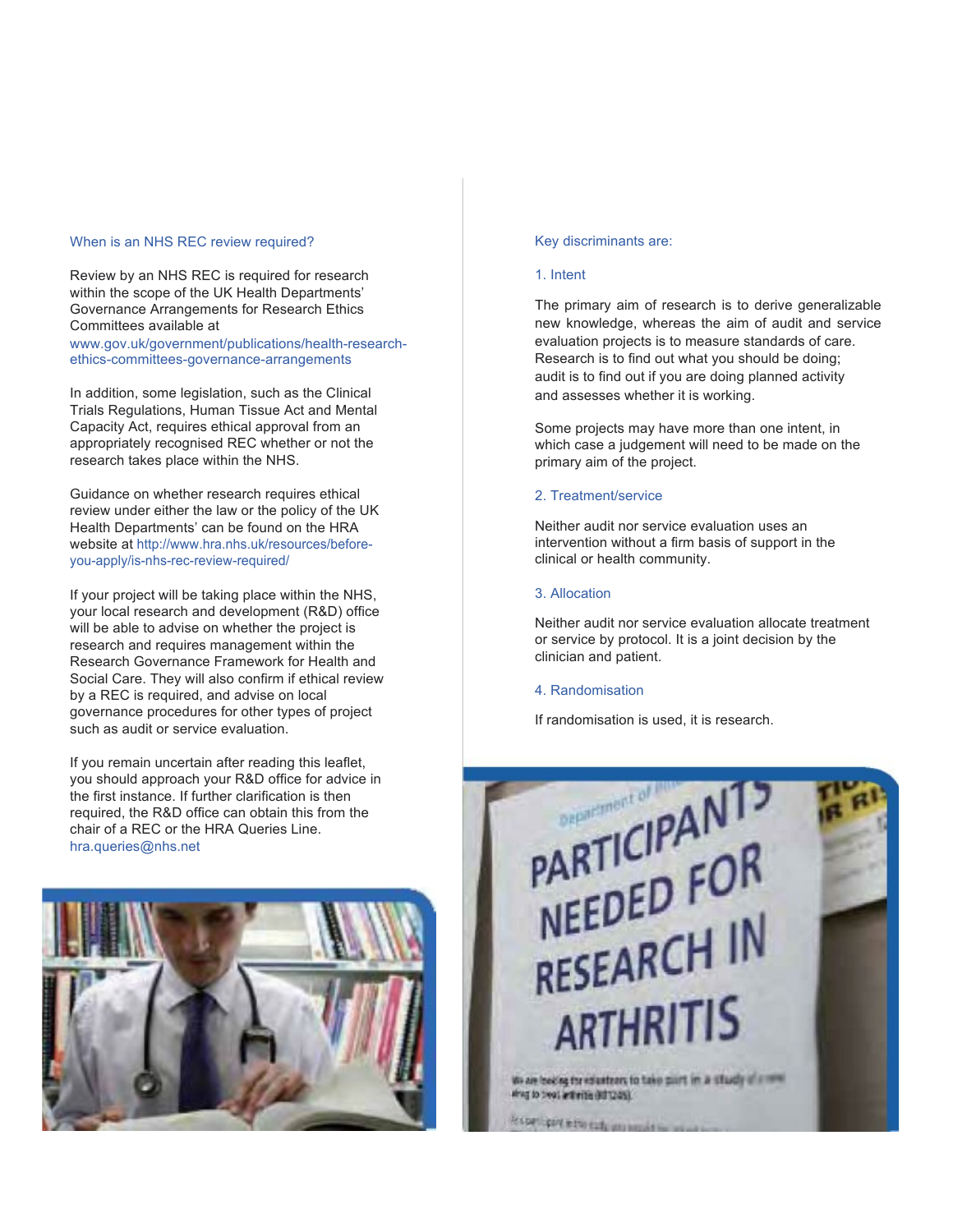# Differentiating clinical audit, service evaluation, research and usual practice/surveillance work in public health

| <b>RESEARCH</b>                                                                                                                                                                                                                             | <b>SERVICE</b><br><b>EVALUATION*</b>                                                                                                                                                          | <b>CLINICAL AUDIT</b>                                                                                                                                                                         | <b>SURVEILLANCE</b>                                                                                                 | <b>USUAL PRACTICE</b><br>(in public health)                                                                                  |
|---------------------------------------------------------------------------------------------------------------------------------------------------------------------------------------------------------------------------------------------|-----------------------------------------------------------------------------------------------------------------------------------------------------------------------------------------------|-----------------------------------------------------------------------------------------------------------------------------------------------------------------------------------------------|---------------------------------------------------------------------------------------------------------------------|------------------------------------------------------------------------------------------------------------------------------|
| The attempt to derive<br>generalizable new knowledge<br>including studies that aim to<br>generate hypotheses as well as<br>studies that aim to test them.                                                                                   | <b>Designed and conducted</b><br>solely to define or judge<br>current care.                                                                                                                   | Designed and conducted to<br>produce information to inform<br>delivery of best care.                                                                                                          | Designed to manage<br>outbreak and help the public<br>by identifying and<br>understanding risks<br>associated.      | Designed to investigate<br>outbreak or incident to<br>help in disease control<br>and prevention.                             |
| Quantitative research - designed<br>to test a hypothesis. Qualitative<br>research - identifies/explores<br>themes following established<br>methodology.                                                                                     | Designed to answer:<br>"What standard does this<br>service achieve?"                                                                                                                          | Designed to answer:<br>"Does this service reach a<br>predetermined standard?"                                                                                                                 | Designed to answer: "What is<br>the cause of this outbreak?"                                                        | Designed to answer:<br>"What is the cause of this<br>outbreak?" and treat.                                                   |
| <b>Addresses clearly defined</b><br>questions, aims and objectives.                                                                                                                                                                         | <b>Measures current service</b><br>without reference to a<br>standard.                                                                                                                        | Measures against a standard.                                                                                                                                                                  | Systematic, statistical<br>methods to allow timely<br>public health action.                                         | Systematic, statistical<br>methods may be used.                                                                              |
| Quantitative research - may<br>involve evaluating or comparing<br>interventions, particularly new<br>ones. Qualitative research -<br>usually involves studying how<br>interventions and relationships<br>are experienced.                   | Involves an intervention in<br>use only. The choice of<br>treatment is that of the<br>clinician and patient<br>according to guidance,<br>professional standards<br>and/or patient preference. | Involves an intervention in<br>use only. The choice of<br>treatment is that of the<br>clinician and patient<br>according to guidance,<br>professional standards and/or<br>patient preference. | May involve collecting<br>personal data and samples<br>with the intent to manage the<br>incident.                   | Any choice of treatment<br>is based on clinical best<br>evidence or professional<br>consensus.                               |
| Usually involves collecting data<br>that are additional to those for<br>routine care but may include data<br>collected routinely. May involve<br>treatments, samples or<br>investigations additional to<br>routine care.                    | <b>Usually involves analysis</b><br>of existing data but may<br>include administration of<br>interview or questionnaire.                                                                      | Usually involves analysis of<br>existing data but may include<br>administration of simple<br>interview or questionnaire.                                                                      | May involve analysis of<br>existing data or<br>administration of interview or<br>questionnaire to those<br>exposed. | May involve<br>administration of<br>interview or<br>questionnaire to those<br>exposed.                                       |
| Quantitative research - study<br>design may involve allocating<br>patients to intervention groups.<br>Qualitative research - uses a<br>clearly defined sampling<br>framework underpinned by<br>conceptual or theoretical<br>justifications. | No allocation to<br>intervention: the health<br>professional and patient<br>have chosen intervention<br>before service evaluation.                                                            | No allocation to intervention:<br>the health professional and<br>patient have chosen<br>intervention before audit.                                                                            | Does not involve an<br>intervention.                                                                                | May involve allocation to<br>control group to assess<br>risk and identify source of<br>incident but treatment<br>unaffected. |
| May involve randomisation.                                                                                                                                                                                                                  | No randomisation.                                                                                                                                                                             | No randomisation.                                                                                                                                                                             | No randomisation.                                                                                                   | May involve<br>randomisation but not for<br>treatment.                                                                       |
| Normally requires REC review.<br>Refer to<br>http://www.hra.nhs.uk/resources/b<br>efore-you-apply/is-nhs-rec-review-<br>required/ for more information.                                                                                     | Does not require REC<br>review.                                                                                                                                                               | Does not require REC review.                                                                                                                                                                  | Does not require REC review.                                                                                        | Does not require REC<br>review.                                                                                              |

**\* Service development and quality improvement may fall into this category.**